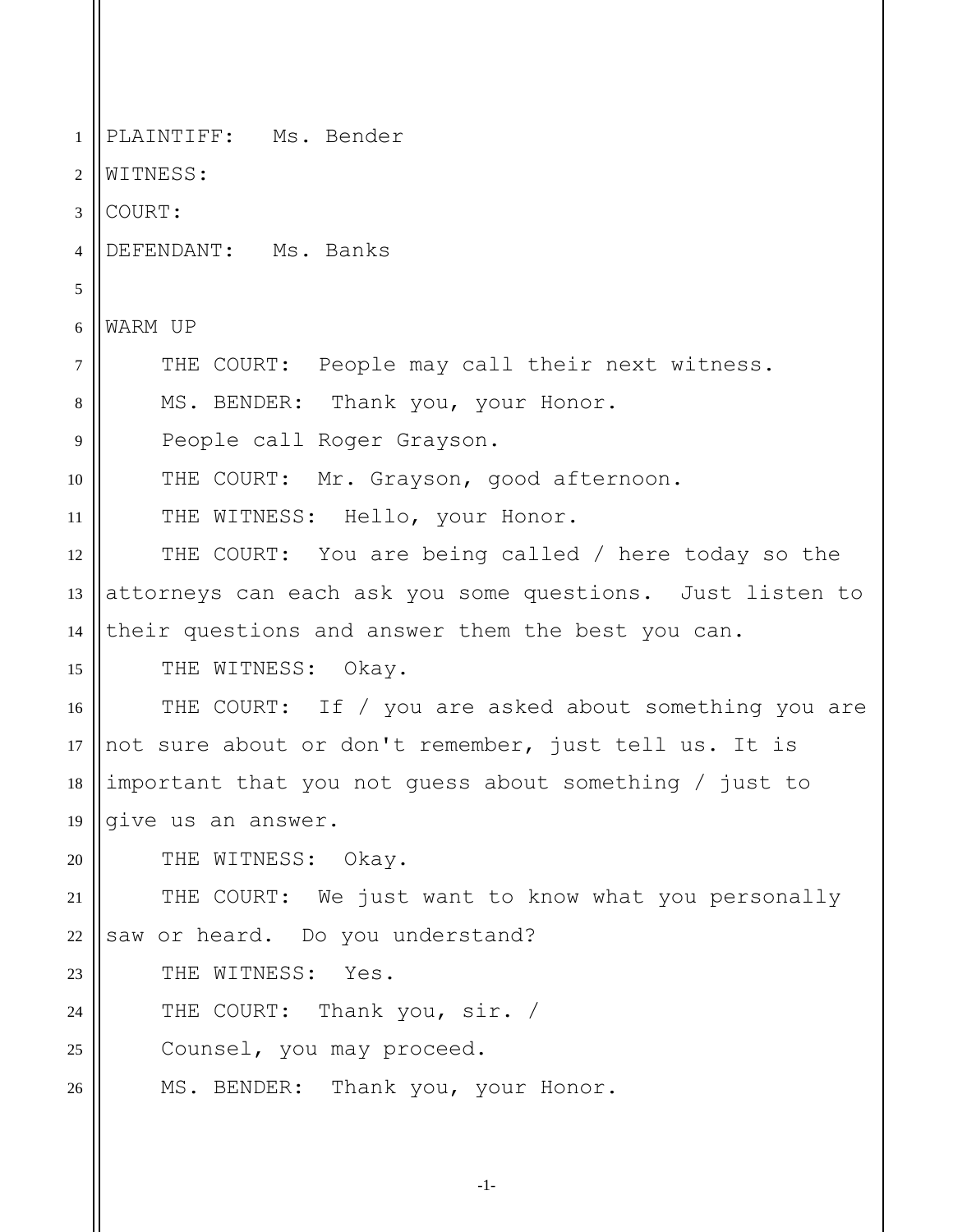| 1              |                                                          | DIRECT EXAMINATION                                   |
|----------------|----------------------------------------------------------|------------------------------------------------------|
| $\overline{2}$ | $Q$ .                                                    | BY MS. BENDER: Good afternoon, Mr. Grayson.          |
| 3              | Α.                                                       | Hello, ma'am.                                        |
| 4              | $Q$ .                                                    | Where do you work, sir?                              |
| 5              | Α.                                                       | Knott's Berry Farm.                                  |
| 6              | Q.                                                       | And what is / your assignment at Knott's Berry       |
| $\overline{7}$ | Farm?                                                    |                                                      |
| 8              | Α.                                                       | I am the manager of security and loss prevention.    |
| 9              | $Q$ .                                                    | And what are your duties there?                      |
| 10             | Α.                                                       | Handling the operation of / the water park and       |
| 11             | the hotel.                                               |                                                      |
| 12             | Q.                                                       | Were you on duty on the date of February 14th,       |
| 13             | 2014?                                                    |                                                      |
| 14             | Α.                                                       | Yes.                                                 |
| 15             | $Q_{\bullet}$                                            | On that date and time, / did you make contact        |
| 16             |                                                          | with someone that you see here in court today?       |
| 17             | Α.                                                       | Yes.                                                 |
| 18             | $Q$ .                                                    | Could you please describe for the jury where that    |
| 19             | person is */ located, what they look like, and what they |                                                      |
| 20             | are wearing.                                             |                                                      |
| 21             | A.                                                       | The female sitting to my right. She is wearing       |
| 22             | the green jacket.                                        |                                                      |
| 23             |                                                          | MS. BENDER: Your Honor, may / the record reflect the |
| 24             | witness has identified the defendant?                    |                                                      |
| 25             |                                                          | THE COURT:<br>Yes.                                   |
| 26             |                                                          | Q. BY MS. BENDER: Now, where did you initially make  |
|                |                                                          |                                                      |

-2-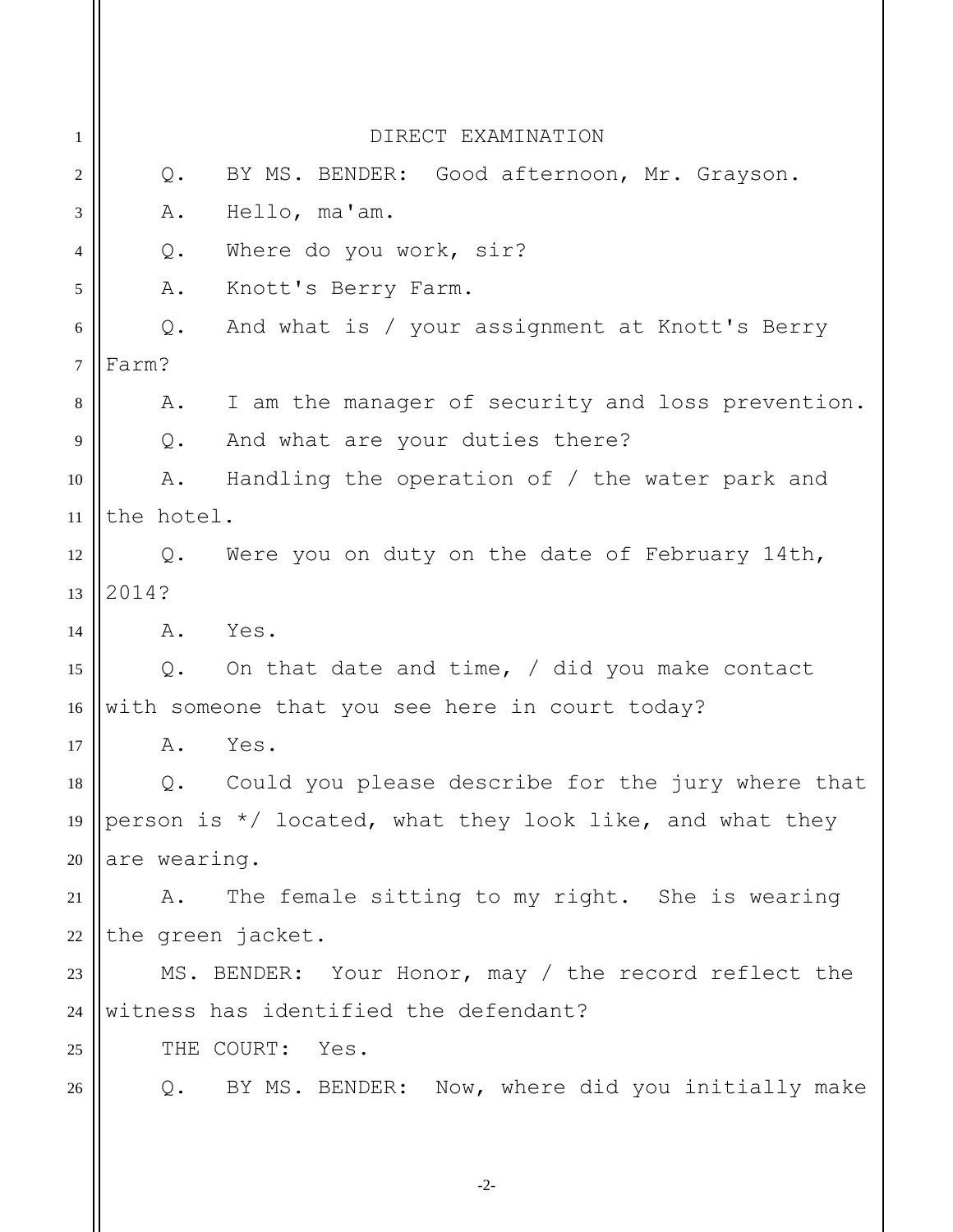1 2 3 4 5 6 7 8 9 10 11 12 13 14 15 16 17 18 19 20 21 22 23 24 25 26 contact with the defendant? A. At the front desk at / the hotel. Q. Why did you make contact with her that day? A. I was asked by the security officer to meet her there. Q. What was going / on that you needed to meet with the defendant? A. The officer told me that the subject didn't have any money to pay and didn't have / an I.D. Q. What exactly was she being charged for? A. Renting the hotel room. Q. Had the defendant been staying in that hotel? A. Well, when I / got on scene, they had already gone back to room 529. Q. Why were you called? What exactly was going on? A. Since the woman didn't / have any money to pay for the room, the security officer called on me to look into it further and see if we need to / get the police. Q. Okay. Now, when you say the subject wasn't able to pay for the room, was she just checking out of the room? \*/ A. Yes. Q. Or was there something else going on that made her leave the room? A. Yes. Something was going on in the room. Q. And what was / going on?

-3-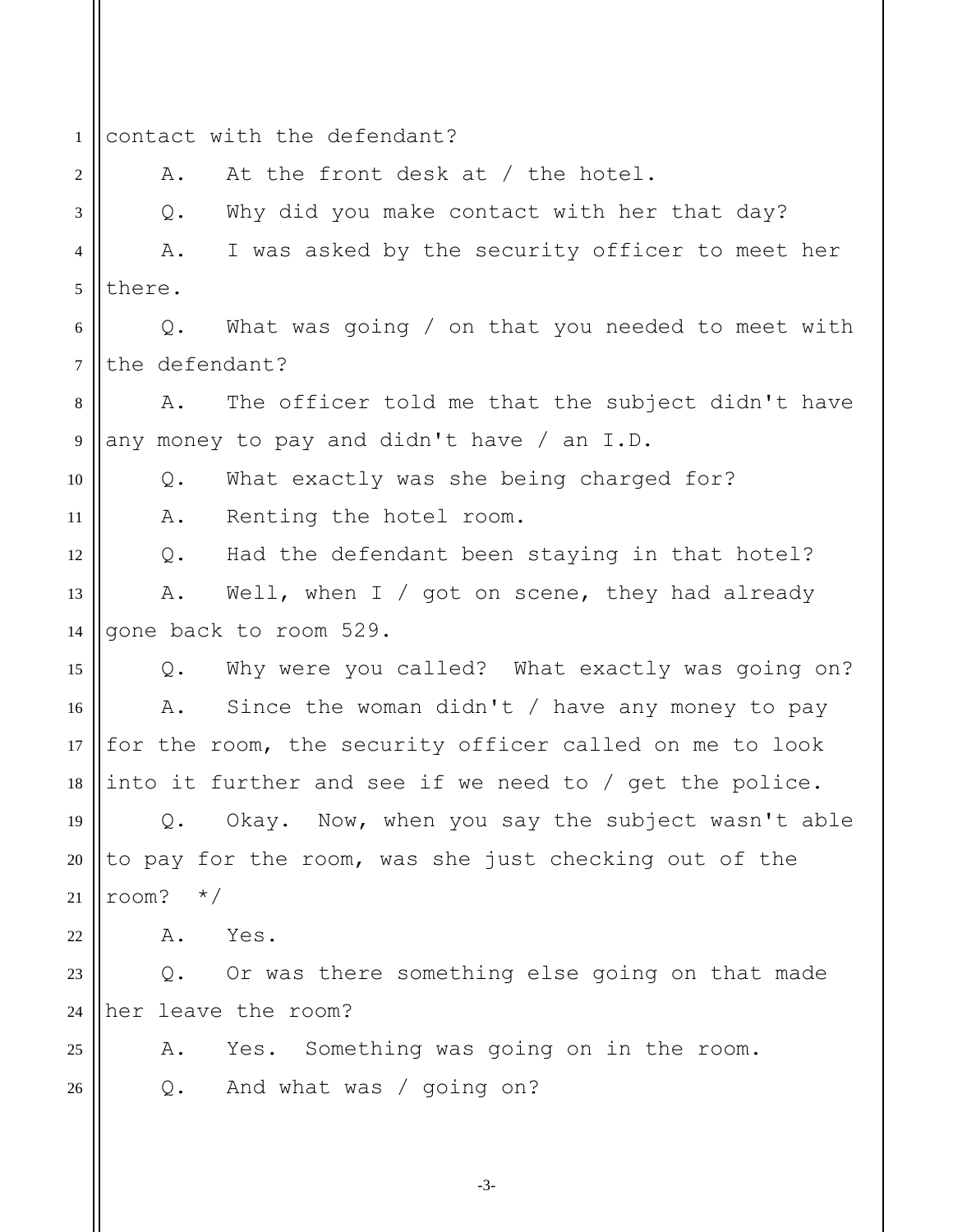1 2 3 4 5 6 7 8 9 10 11 12 13 14 15 16 17 18 19 20 21 22 23 24 25 26 A. Well, the officers were responding to the room because the guests were smoking in the room. When security went there, they saw what / they thought to be contraband in the room. They saw needles, cigarettes, and also two subjects coming out of the restroom. Q. Now, when you say / officers, are you talking about police officers? A. No. Just one hotel officer. Q. Did the hotel officer also see the defendant in the room? A. Yes. Q. Now, / what happens when a guest of the hotel violates the smoking policy? A. They would be fined. Q. Are they allowed to stay on the property? A. Depends / on the manager working that day. It is their discretion. MS. BANKS: Then I object. It is speculation. THE COURT: Overruled. He is just saying what the practice is. / Q. BY MS. BENDER: Do you know who the manager on duty was on that day? A. I think it was Sandra Nelson. Q. How long have you known her or / worked with her? A. We have worked together for over 14 years. Q. Do you know what she would do in that situation?

-4-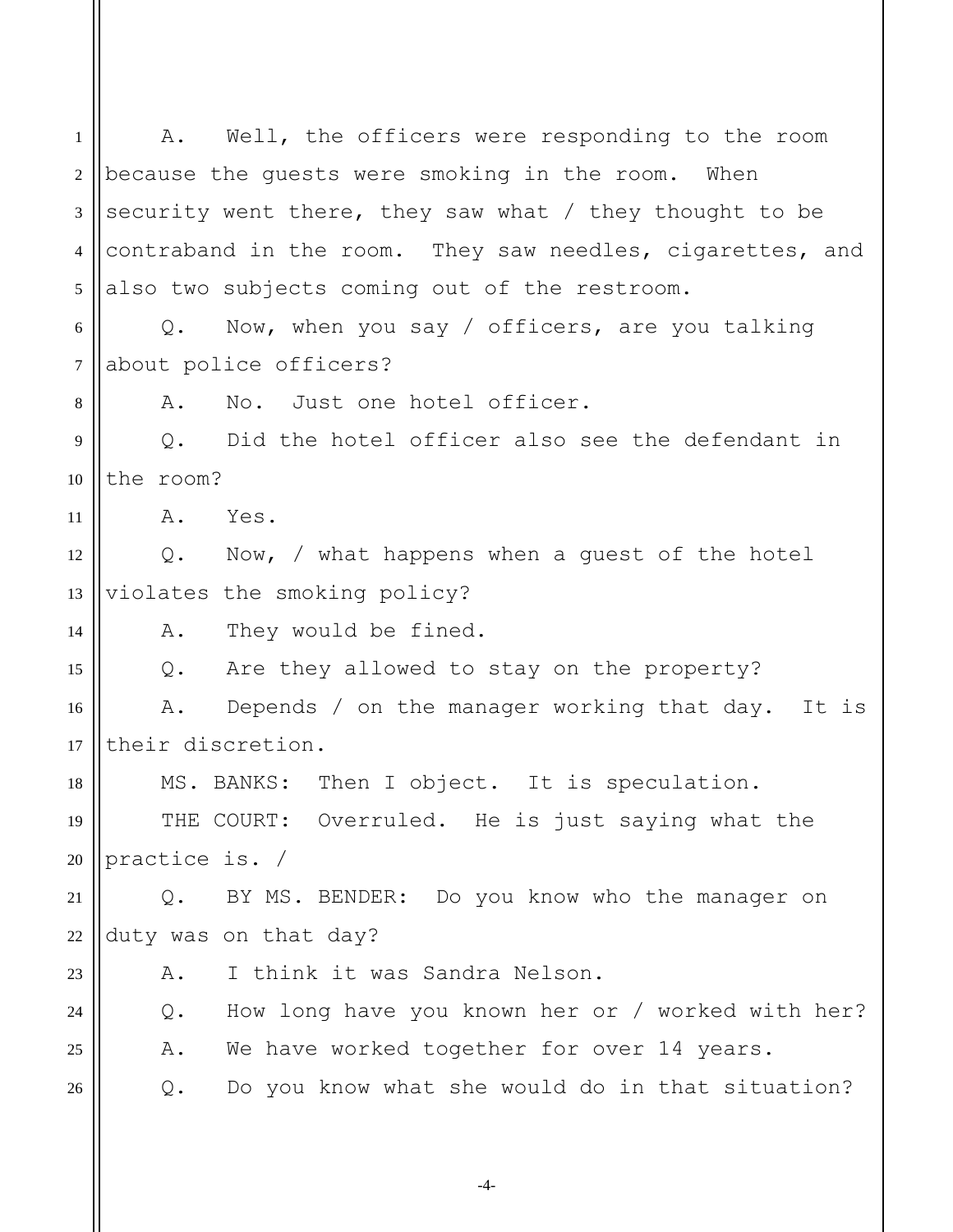| $\,1\,$          | MS. BANKS: Objection, your Honor.        |
|------------------|------------------------------------------|
| $\sqrt{2}$       | THE COURT: Sustained. */                 |
| $\mathfrak{Z}$   |                                          |
| $\overline{4}$   | $^{\star\;\star} {\tt END}$ OF WARM UP** |
| $\sqrt{5}$       |                                          |
| $\sqrt{6}$       |                                          |
| $\boldsymbol{7}$ |                                          |
| $\,8\,$          |                                          |
| $\overline{9}$   |                                          |
| $10\,$           |                                          |
| $11\,$           |                                          |
| $12\,$           |                                          |
| $13\,$           |                                          |
| $14\,$           |                                          |
| $15\,$           |                                          |
| $16\,$           |                                          |
| $17\,$           |                                          |
| 18               |                                          |
| 19               |                                          |
| $20\,$           |                                          |
| $21\,$           |                                          |
| $22\,$           |                                          |
| $23\,$           |                                          |
| $24\,$           |                                          |
| $25\,$           |                                          |
| $26\,$           |                                          |
|                  |                                          |
|                  |                                          |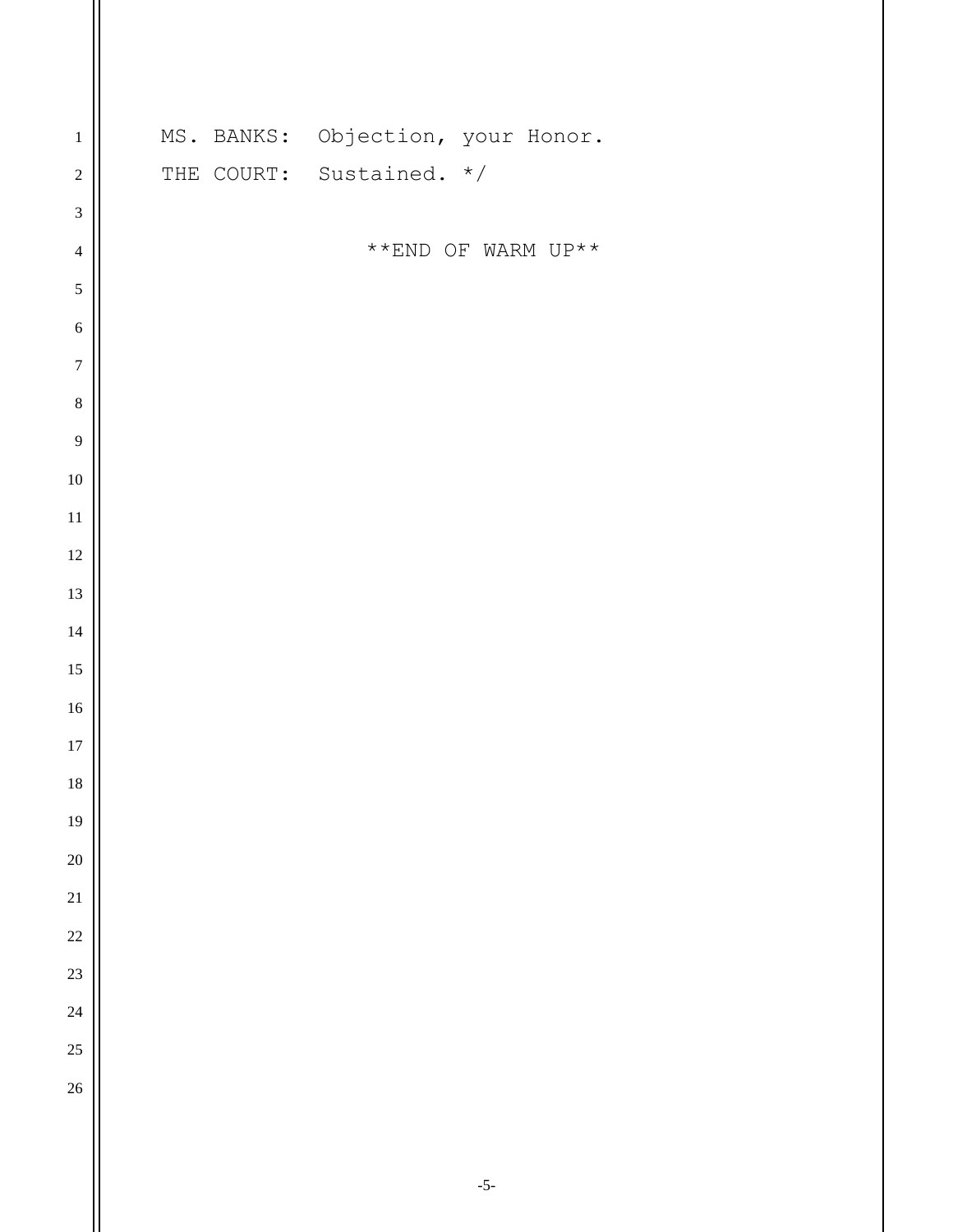1 2 3 4 5 6 7 8 9 10 11 12 13 14 15 16 17 18 19 20 21 22 23 24 25 26 EXAM Q. BY MS. BENDER: In this case was the defendant here allowed to stay at the hotel? A. No. Q. Why not? A. She wasn't registered to the room. Q. Now, who are / these other people that you are talking about that first went to the room? A. Normally it is a security officer and the manager on duty / of the hotel. Q. The hotel officers, are these sworn peace officers? A. No. Q. Do they carry guns? A. No. Q. Are they in uniform? A. They have a uniform / with a badge. I think it kind of looks like a police officer. Q. When they go to a room, they identify themselves as Knott's Berry / Farm security? A. Correct. Q. What happened when the manager went to the room? A. Everyone except the defendant fled the room. Q. But the defendant stayed behind? A. Correct. / Q. Was she detained?

-6-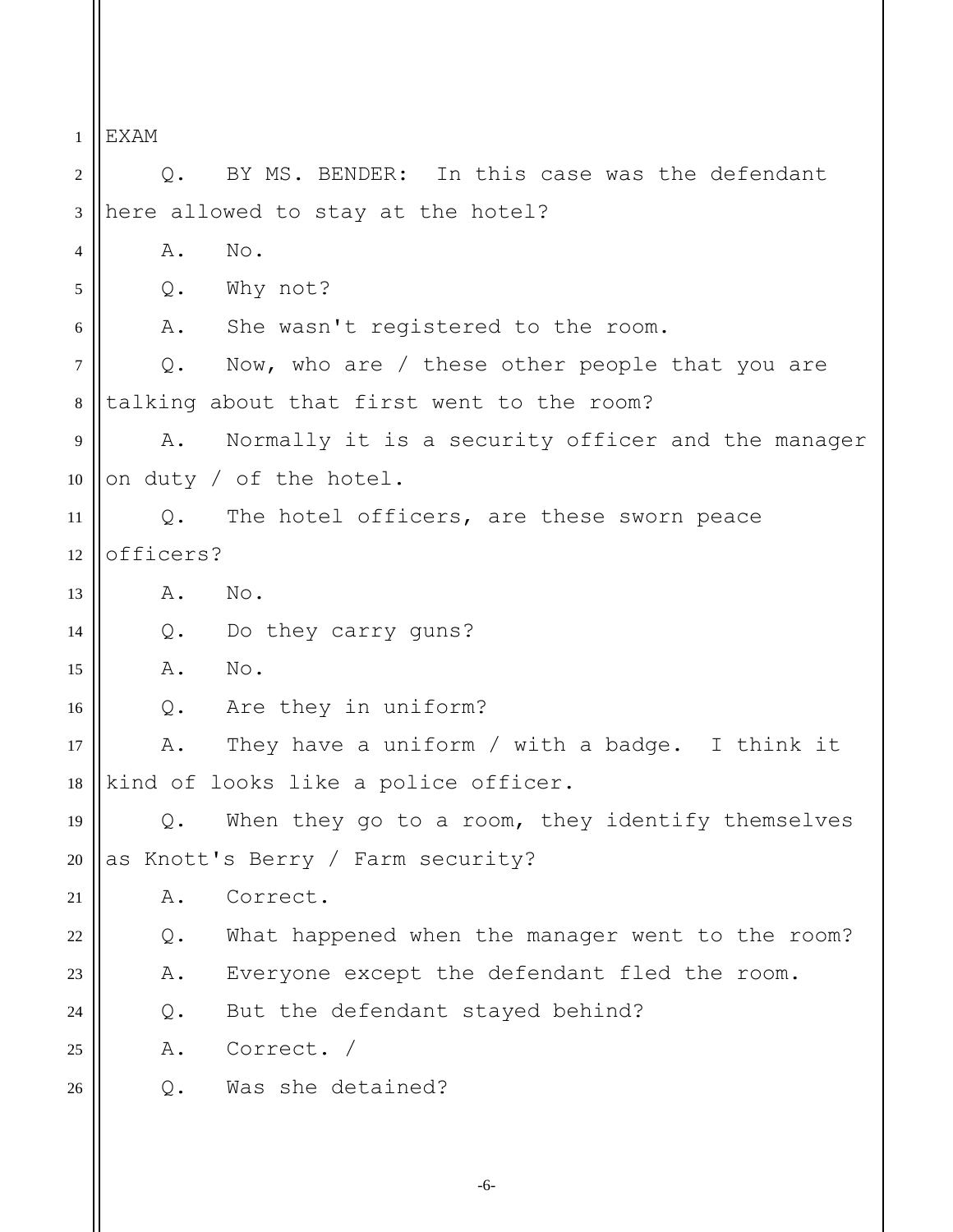2 3 4 5 6 7 8 9 10 11 12 13 14 15 16 17 18 19 20 21 22 23 24 25 26 questioned about who was going to pay for the room, so they asked her to / go to the front. Q. Is that when you were called to the lobby area of the hotel? A. Yes. Q. Okay. What happened once you made contact / with the defendant at the front desk? A. Officer Spencer told me that she didn't have any money and she didn't have an I.D. I \*/ spoke with her and questioned if she was going to be able to settle the charges for the room. Q. What was her response? A. She said / she didn't have any money and would have to contact a relative to come settle the charges and the fine. Q. Were the charges eventually taken / care of? A. After the police were contacted. Q. Who paid the fine? A. It was a gentleman who arrived. I don't remember his name, but she contacted / him on the telephone and he went over to the hotel. Q. Once the charges were paid, then what happened next? A. At that point she said / she needed to retrieve her belongings. We all went upstairs to the room for her

A. She wasn't really detained. But she was

1

-7-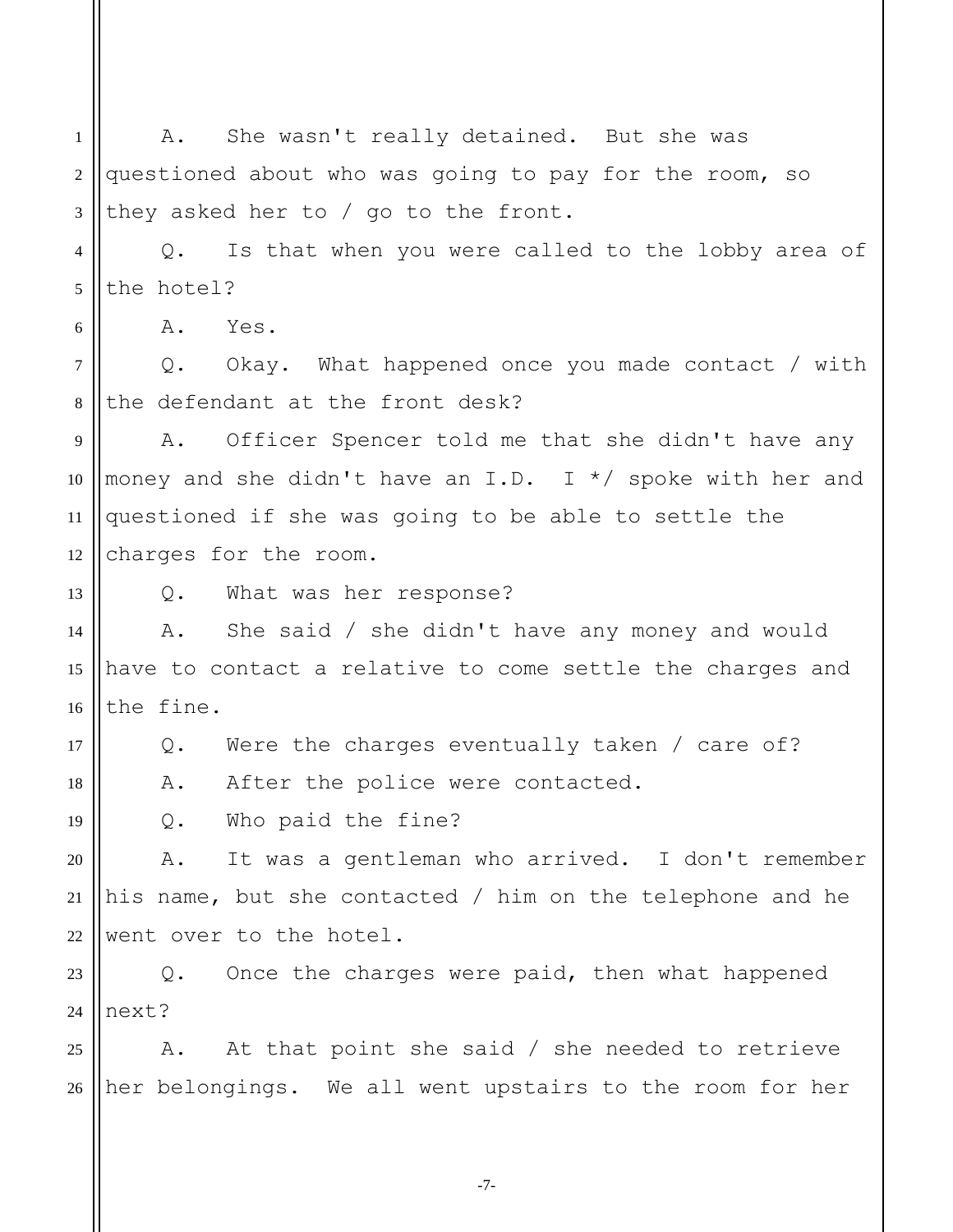to do that.

 Q. When you arrived to the room, did / you just allow the defendant to go back inside?

 A. No.

Q. Why not?

A. Officer safety.

Q. What do you mean officer safety?

 A. Well, because the room was / really in disarray. I saw needles and other things in there, and I wanted to be the first person walking in for safety reasons.

 Q. What / did you see when you walked inside? A. It was a mess. There were items everywhere.

 There was an empty bottle on the table.

MS. BANKS: Objection.

THE COURT: Overruled.\*/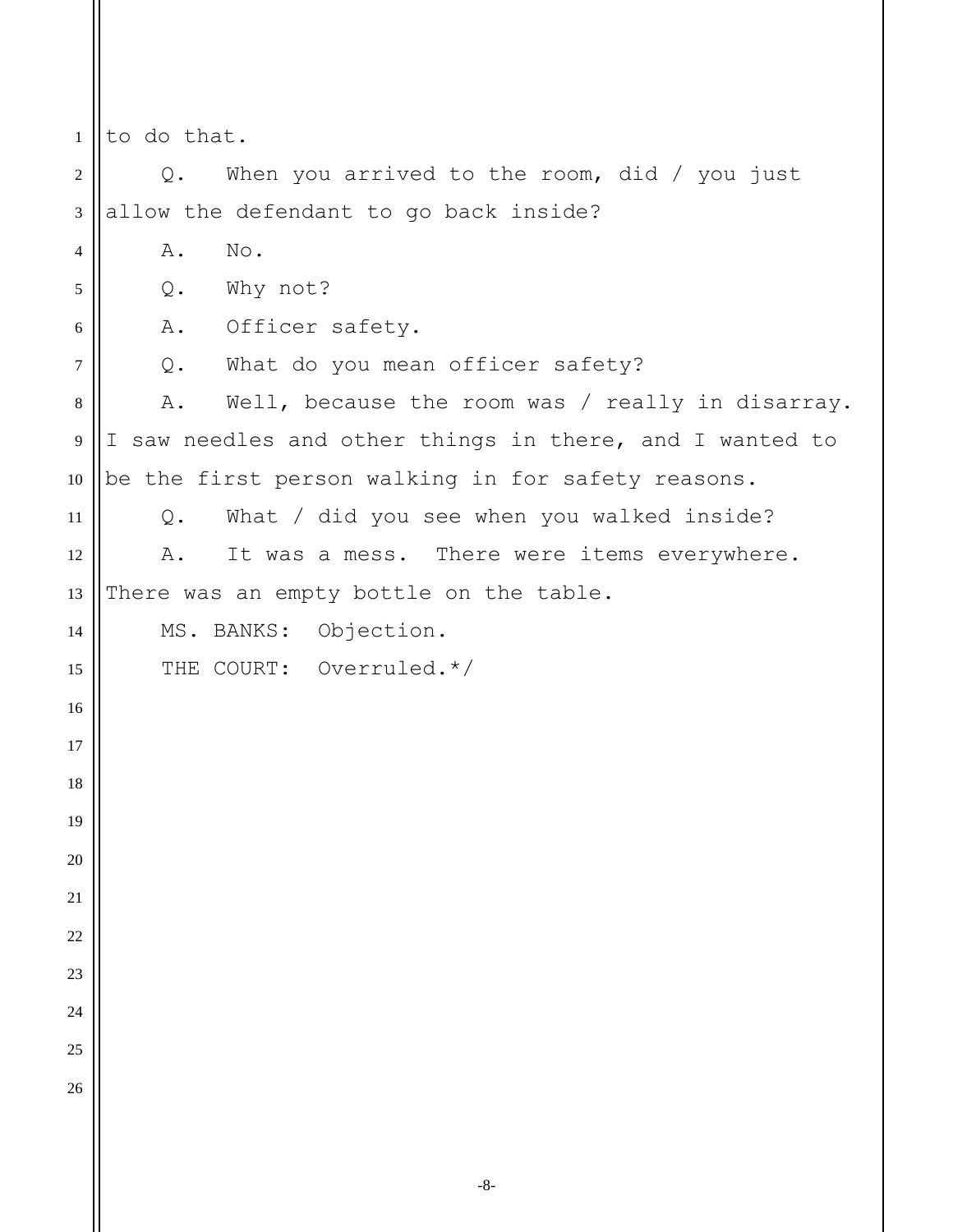1 START TYPING

2 3 Q. BY MS. BENDER: Was there anything else that you noticed on the table?

4 5 6 7 A. There were things all over the place. On the table there was an empty bottle. / I think it was a Sprite bottle that they would use to smoke some sort of a drug.

MS. BANKS: Objection. Lacks foundation.

Q. BY MS. BENDER: Sir, do you have / any --

10 11 THE COURT: Excuse me. I need to rule on the objection.

MS. BENDER: I am sorry, your Honor.

13 THE COURT: All right. Everything after "empty

14 bottle" will go out as / lacking foundation.

Ask your next question.

MS. BENDER: Thank you, your Honor.

17 THE COURT: Proceed.

18 19 Q. BY MS. BENDER: Were you able to determine what in that room belonged to the defendant?

20 A. Yes, / ma'am.

21 Q. What did belong to the defendant?

22 MS. BANKS: Objection. Foundation.

23 THE COURT: Sustained.

24 25 Q. BY MS. BENDER: How were you able to determine what belonged to the defendant?

26

8

9

12

15

16

A. I asked her / what belonged to her.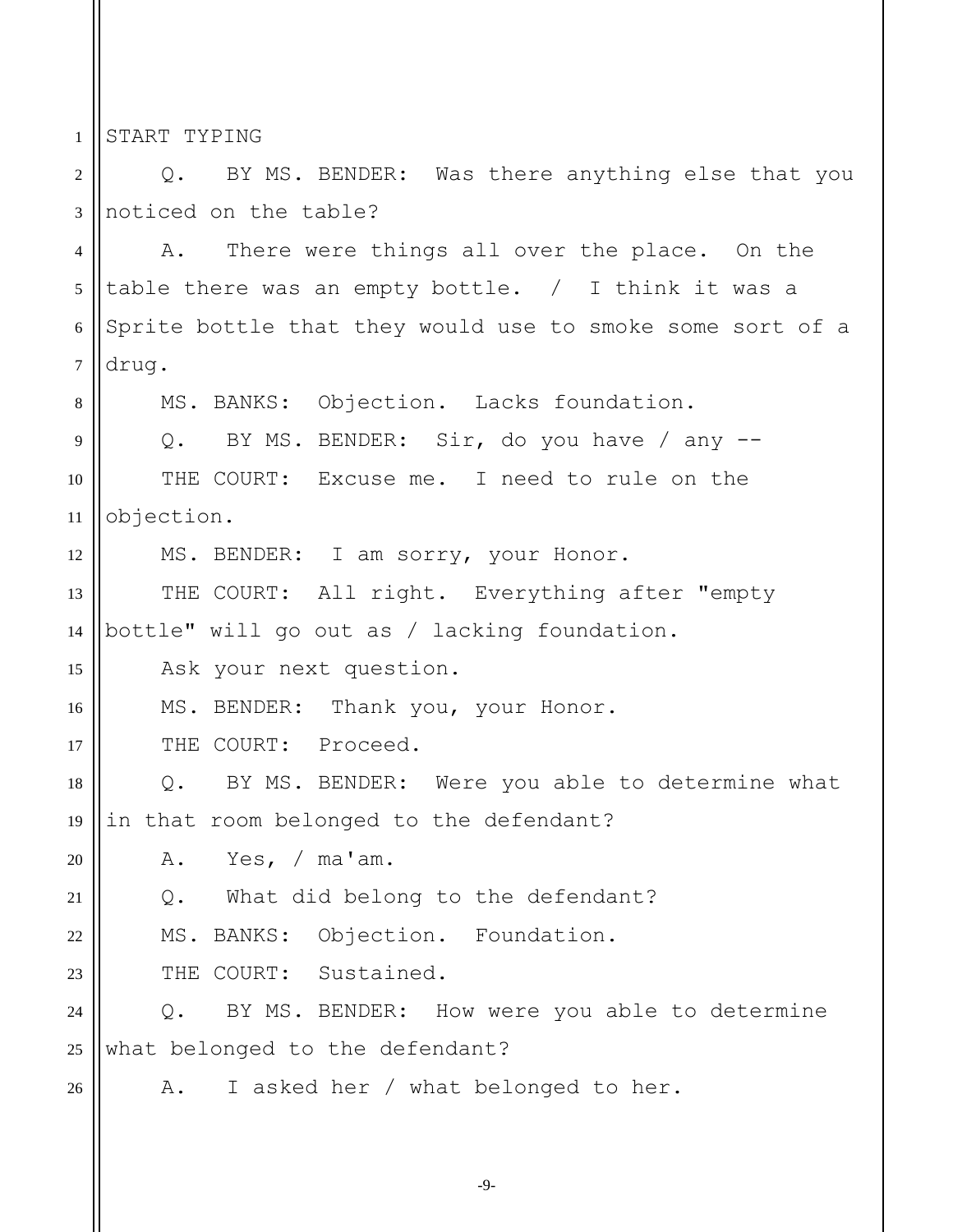| 1              | Q.             | And what did she respond?                                |
|----------------|----------------|----------------------------------------------------------|
| $\overline{2}$ | Α.             | She pointed to a backpack.                               |
| 3              | $Q$ .          | Now, of all the items that were all over this            |
| $\overline{4}$ |                | room, / she pointed to a backpack?                       |
| 5              | Α.             | Correct.                                                 |
| 6              | Q.             | Okay. And where was this backpack located?               |
| $\overline{7}$ | Α.             | On the bathroom counter.                                 |
| $\,8\,$        | $Q$ .          | Did you simply return the backpack to her / and          |
| 9              | let her leave? |                                                          |
| 10             | Α.             | No.                                                      |
| 11             |                | Q. What did you do?                                      |
| 12             | Α.             | I questioned her if that was her backpack.<br>She        |
| 13             |                | admitted it was. I wanted to confirm $*/$ it was hers by |
| 14             |                | having her identify something inside.                    |
| 15             | Q.             | Okay. What happened when you went over to the            |
| 16             | backpack?      |                                                          |
| 17             | Α.             | The front pocket was slightly open. / I looked           |
| 18             |                | inside, and there was a plastic bag with smaller bags    |
| 19             |                | inside. There was also a bag of a white substance and    |
| 20             | some pills. /  |                                                          |
| 21             |                | Q. What did you do once you saw these items?             |
| 22             | A.             | I immediately turned to the defendant and asked          |
| 23             |                | if it was hers. She said no.                             |
| 24             |                | Q. But / she had just told you that the backpack was     |
| 25             | hers, correct? |                                                          |
| 26             |                | MS. BANKS: Objection. Counsel is testifying.             |
|                |                |                                                          |

-10-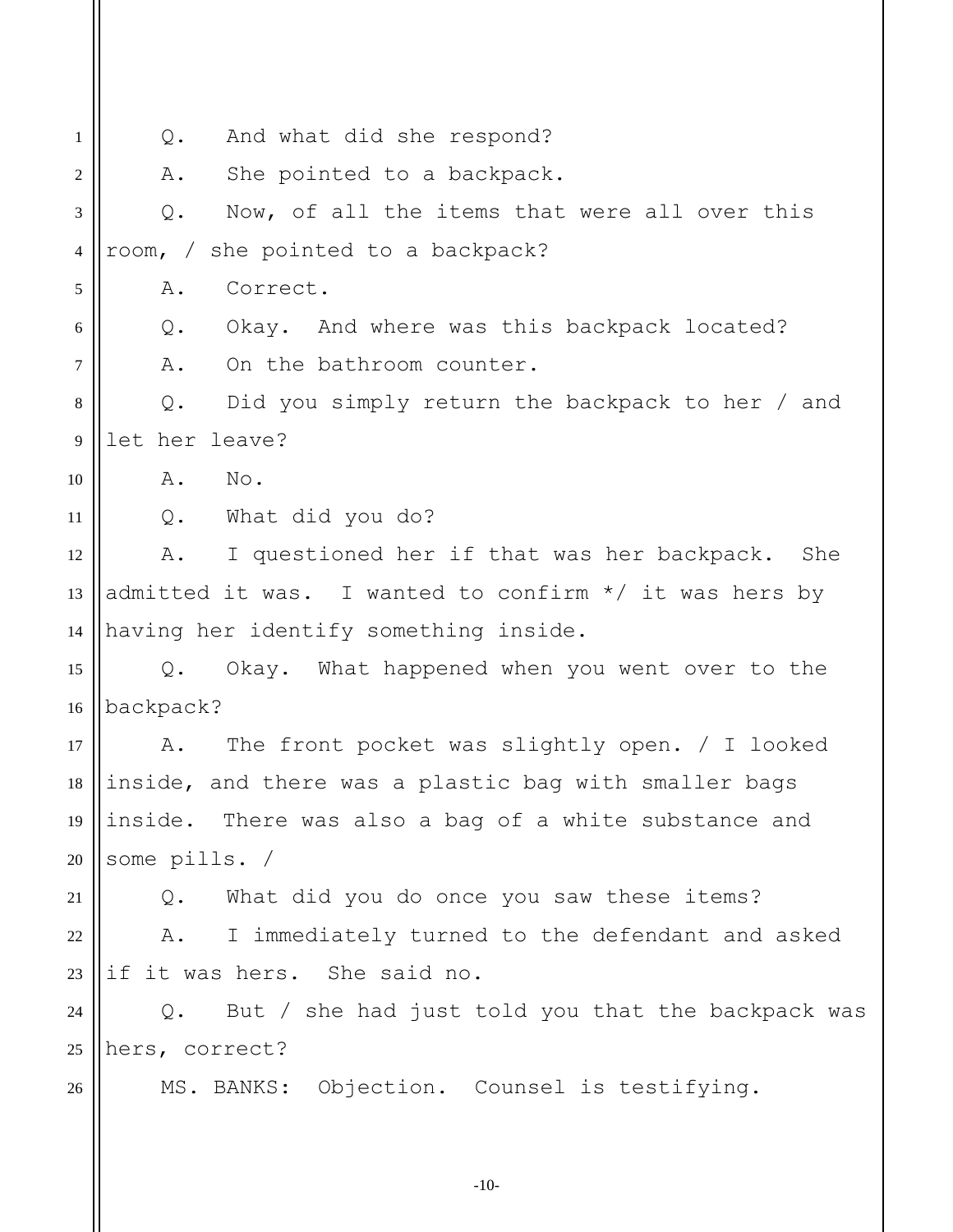| 1              | THE COURT: The objection is overruled.                     |
|----------------|------------------------------------------------------------|
| $\sqrt{2}$     | BY MS. BENDER: You may answer.<br>Q.                       |
| 3              | Can you repeat / the question?<br>Α.                       |
| $\overline{4}$ | Absolutely.<br>Q.                                          |
| 5              | So when you initially showed her the white substance,      |
| 6              | she explained it wasn't hers. But she had just told you    |
| $\overline{7}$ | the backpack / was hers; isn't that correct?               |
| 8              | Α.<br>Correct.                                             |
| 9              | Q. Now, what did you do once you found these items         |
| 10             | in the backpack?                                           |
| 11             | At that point I requested Buena / Park police to<br>A.     |
| 12             | be called over the radio.                                  |
| 13             | Q. Okay. And, sir, in your capacity as the manager         |
| 14             | of security, do you wear a uniform every / day, or do you  |
| 15             | dress much like you are now?                               |
| 16             | A. A casual look like I am today.                          |
| 17             | Q. You are not armed during your shift as $*/$             |
| 18             | manager?                                                   |
| 19             | Α.<br>No.                                                  |
| 20             | You are not a sworn peace officer?<br>Q.                   |
| 21             | No.<br>Α.                                                  |
| 22             | And did you detain the defendant while you waited<br>$Q$ . |
| 23             | for the police department to arrive? /                     |
| 24             | After we called the police, I did. I told her we<br>Α.     |
| 25             | were waiting for the police.                               |
| 26             | MS. BENDER: Nothing further at this time.                  |
|                |                                                            |

-11-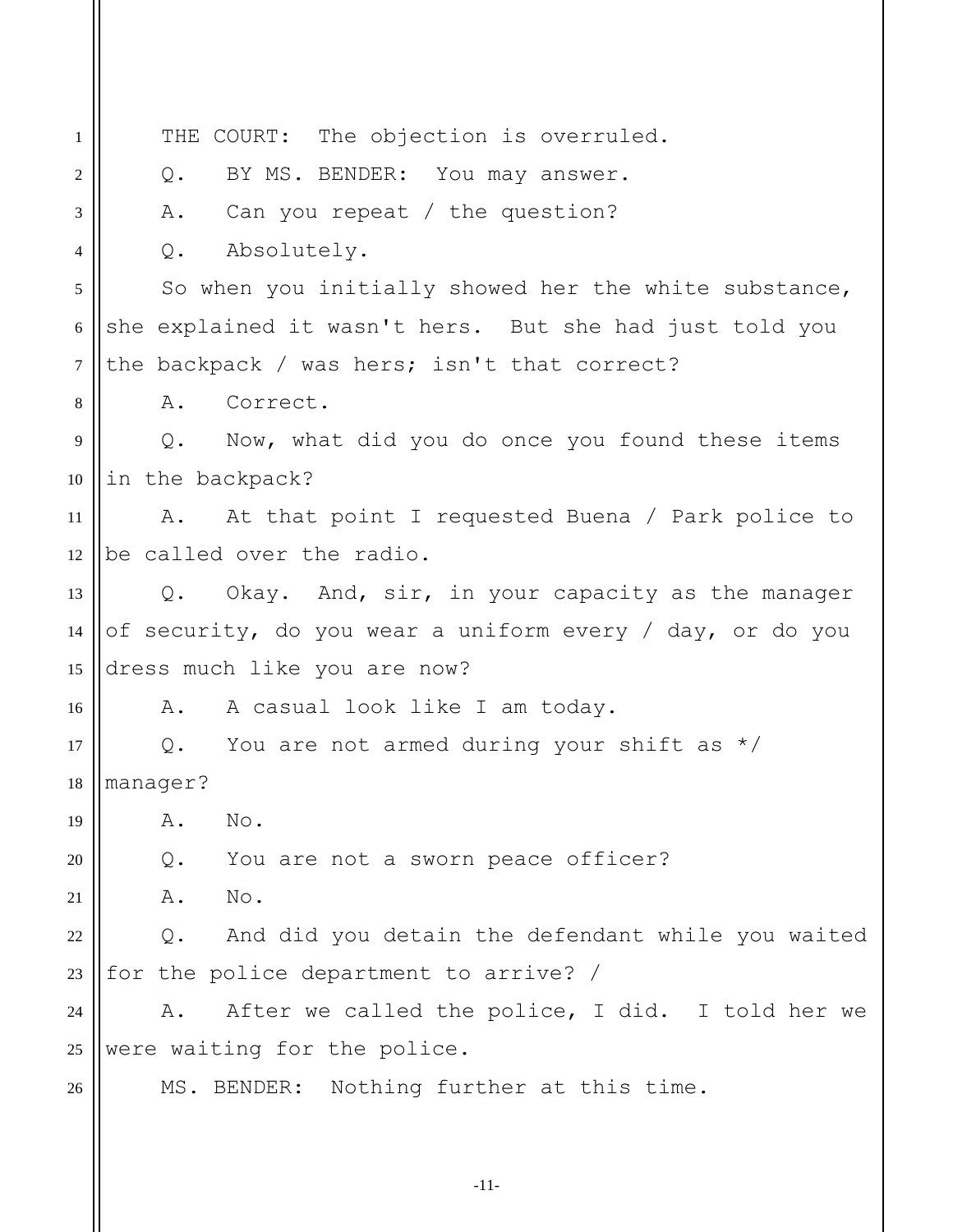| $\mathbf{1}$   | THE COURT: Counsel, you may begin. /                    |  |
|----------------|---------------------------------------------------------|--|
| 2              | MS. BANKS: Your Honor, I was hoping we could address    |  |
| $\mathfrak{Z}$ | the issue from this morning before I begin.             |  |
| 4              | THE COURT: That's right. Thank you for reminding me.    |  |
| 5              | Ladies and / gentlemen, I need to send you on a break   |  |
| 6              | at this time. Don't discuss the case. Please return in  |  |
| $\tau$         | 20 minutes.                                             |  |
| 8              | MS. BANKS: Thank you, your Honor. /                     |  |
| 9              | THE COURT: All right. We are now outside the            |  |
| 10             | presence of the jury.                                   |  |
| 11             | There was a question regarding a video. Let's           |  |
| 12             | proceed.                                                |  |
| 13             | Ms. Bender, you may inquire. /                          |  |
| 14             | Q. BY MS. BENDER: Mr. Grayson, during the break we      |  |
| 15             | talked about the hotel having a surveillance video in   |  |
| 16             | place.                                                  |  |
| 17             | A. Yes, ma'am.                                          |  |
| 18             | And something you also mentioned was that / there<br>Q. |  |
| 19             | is, in fact, a video with the defendant on it; is that  |  |
| 20             | correct?                                                |  |
| 21             | Correct.<br>Α.                                          |  |
| 22             | And what is depicted in that tape?<br>$\mathsf{Q}$ .    |  |
| 23             | Her coming out / of the elevator with the<br>Α.         |  |
| 24             | backpack on.                                            |  |
| 25             | And this is the same backpack that you found in<br>Q.   |  |
| 26             | the room?                                               |  |
|                |                                                         |  |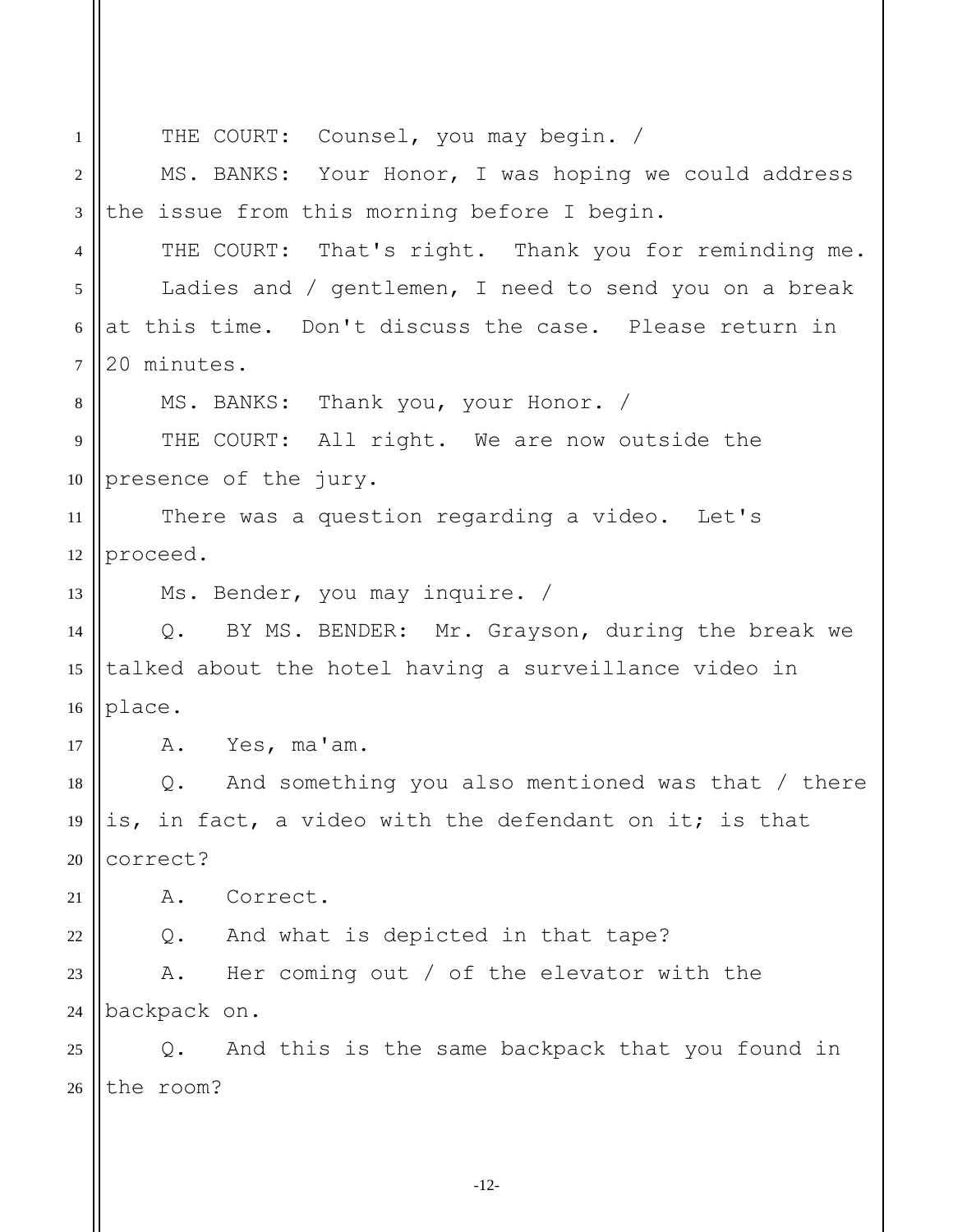1

5

9

14

18

19

A. Yes.

2 3 4 Q. This is the same backpack  $*/$  where you found the narcotics and all of the items that you have described during your previous testimony?

A. Yes.

6 7 8 Q. And this video was taken at / the same time as this event that we are discussing on February 14th, 2014? A. Yes.

Q. How are those tapes maintained?

10 11 A. They are at / the hotel main office. The system is there, and they hold it for a couple months.

12 13 Q. At this point do you know if that video / is still available?

A. No, I don't know.

15 16 17 Q. But you saw it, and you recognized the person who was depicted in the security tape as the / defendant who is here today?

A. Yes.

MS. BENDER: Nothing further at this time.

20 THE COURT: Counsel, you may examine.

21 MS. BANKS: Thank you.

22 THE COURT: All right.

## CROSS-EXAMINATION

24 25 Q. BY MS. BANKS: Mr. Grayson, what was the date / and time on this surveillance video?

26

23

-13-

A. It was that same day. I am not sure of the time.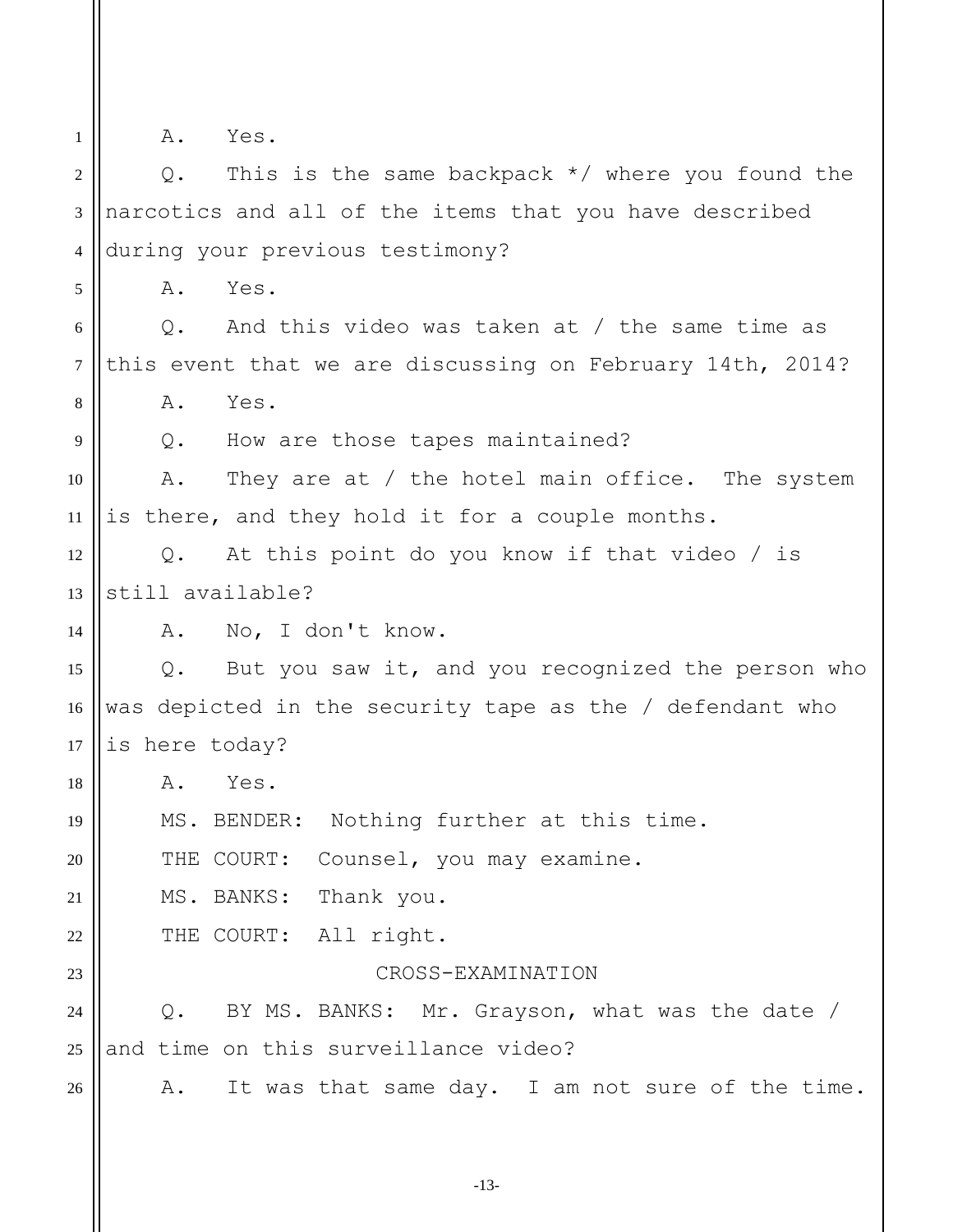1 2 3 4 5 6 7 8 9 10 11 12 13 14 15 16 17 18 19 20 21 22 23 24 25 26 Q. Was it before or after contact with / security? A. After. Q. Okay. So my understanding is security contacted the occupants of the room, and some people fled, right? A. Yes. Q. My client was the only / one left, so she was taken down to the hotel front lobby? A. Yes. Q. And then somebody came and took care of the bill, but then \*/ she asked you if she could return back to the room; is that right? A. Yes. Q. And then you went up there with her and ultimately / wound up seeing what you believed to be controlled substances in the backpack? A. Yes. Q. And then she was detained pending the police arriving? A. Yes. Q. So / at what point after all this occurred was she seen on a video with the backpack? A. After the whole call happened, we were trying to / identify the people who left the hotel. That's why we were looking at video, to have a description of the suspects. Q. I am really confused / about the time frame that

-14-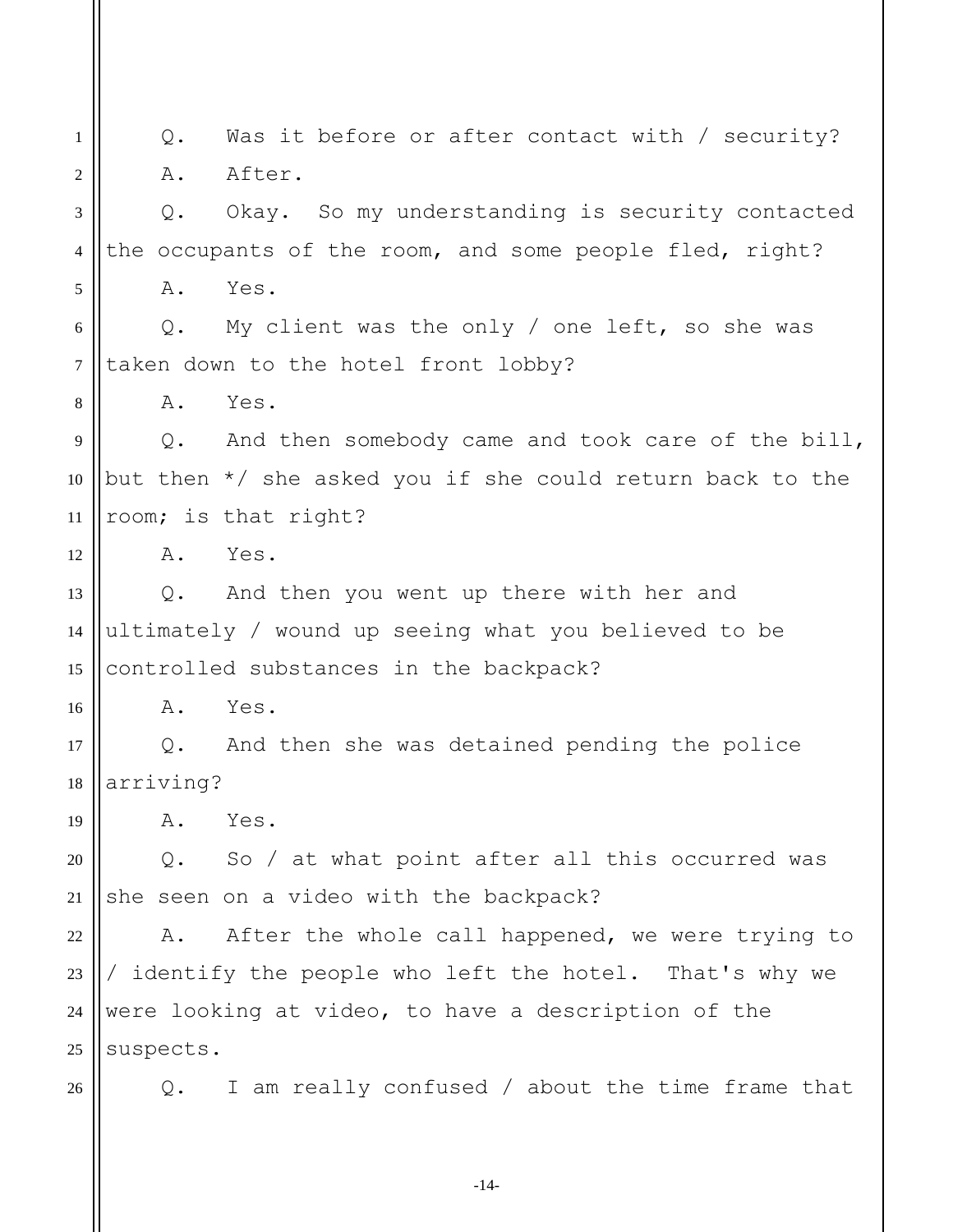1 2 3 4 5 6 7 8 9 10 11 12 13 14 15 16 17 18 19 20 21 22 23  $24$ 25 26 we are talking about. A. Well, I will try to explain it. Q. Let me just ask you a question, and we / can go from there. A. All right. Q. Was this after my client had been arrested when you reviewed the surveillance video? A. Yes. Q. But the tape was / showing something that happened before you ever contacted the people who rented the room; is that right? A. Yes. Q. Did your manager or anyone from the / hotel contact the occupants in that room in the early morning hours on Valentine's Day? A. I believe there was one contact early in the morning. \*/ There was a second call, and that's when I got called in. It was early, probably 7:40 or somewhere around then. That's when I / got called. Q. And so it is your understanding the time period shown on the tape where you saw my client coming off the elevator with / the backpack -- A. She was wearing it, not just carrying it. Q. Okay. But that was sometime before 7:00 in the morning on February 14th? A. I don't / remember the time it said on the video.

-15-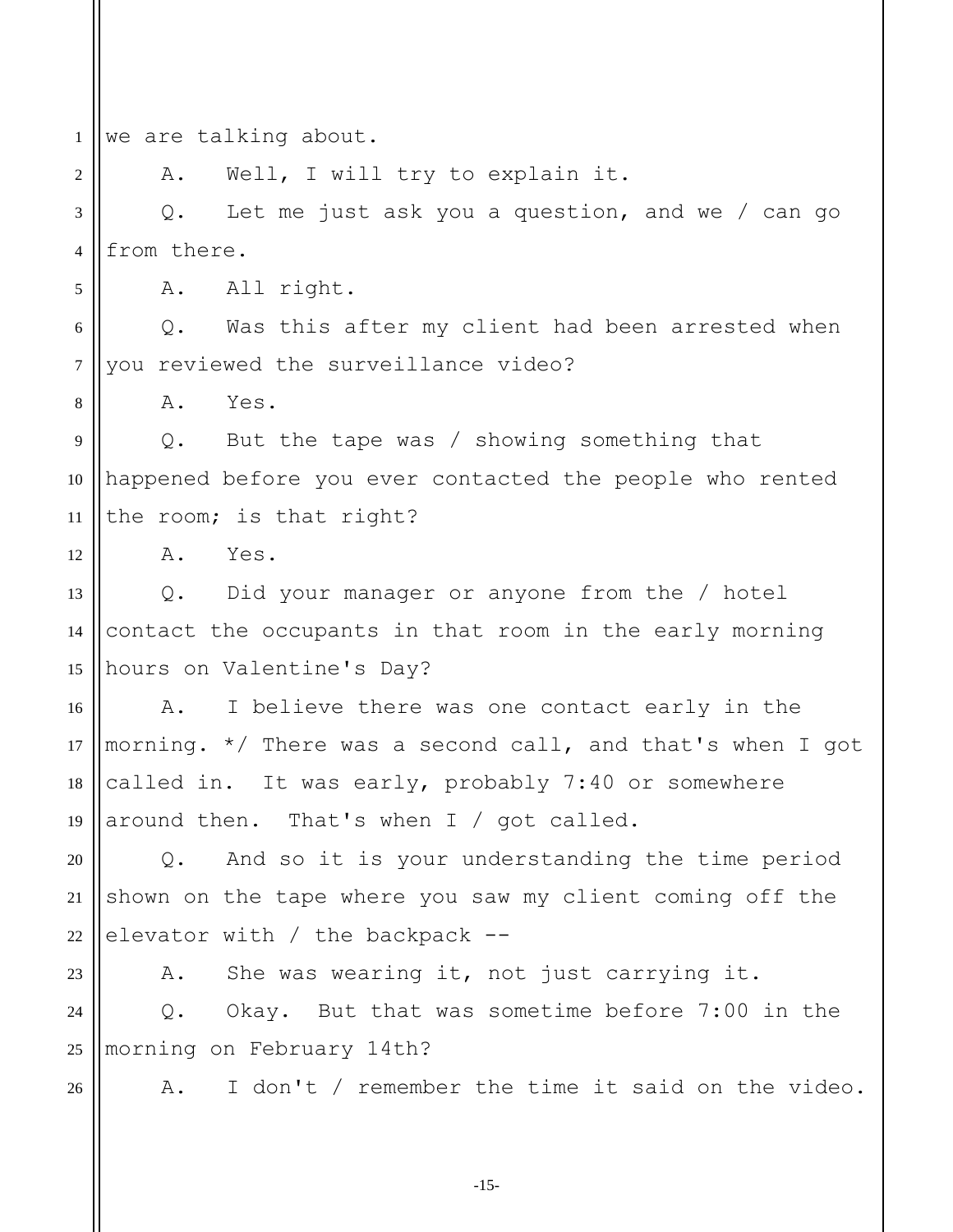1 2 3 4 5 6 7 8 9 10 11 12 13 14 15 16 17 18 19 20 21 22 23 24 25 26 All I remember is looking at it after she was arrested. Q. And what caused you to review / the video? MS. BENDER: Objection. Irrelevant. THE COURT: Overruled. THE WITNESS: We knew the time frame when they checked in, I believe, and that's how we were checking to get a / description of them for the police. THE COURT: Are you speaking of the people who rented the room or just the defendant? THE WITNESS: We were looking for the / couple who originally rented the room. That's when I saw the defendant coming off the elevator with them. Q. BY MS. BANKS: When was it that they checked in?/ A. I don't remember the exact time they checked in. The time when they all came off the elevator was about 8:00 in the morning. Q. Was \*/ the tape you were reviewing taken from the morning of the arrest of my client? A. No. It was before. Q. How long prior to her arrest? / A. I believe they had been there for a couple days before the smoking violation. Q. Is it your understanding she was arrested on the same day / as someone reported the smoking violation? A. That's correct. Q. I would assume that once a guest is registered,

-16-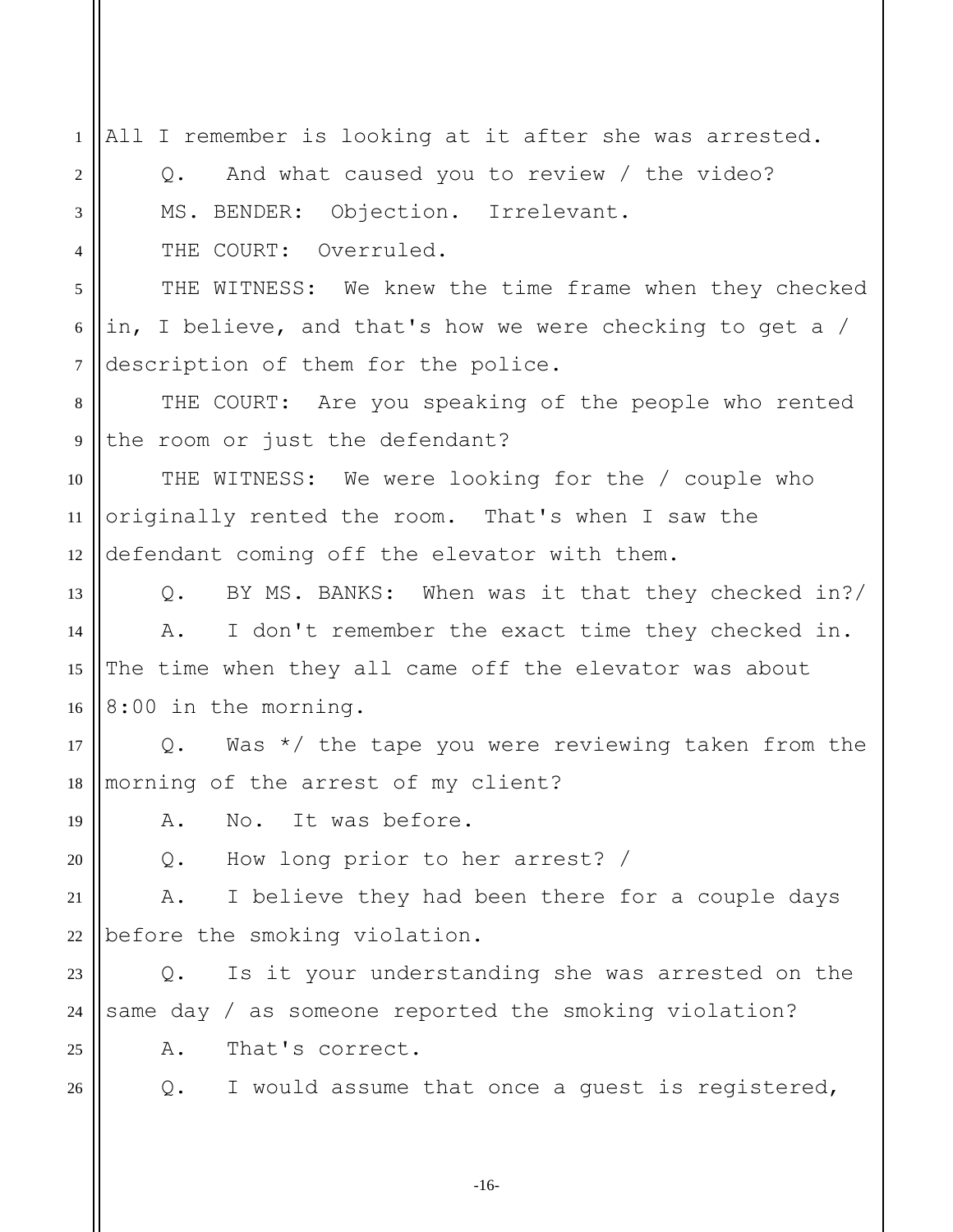1 2 3 4 5 6 7 8 9 10 11 12 13 14 15 16 17 18 19 20 21 22 23 24 25 26 they can come and go to their room / as they please? A. Of course. Q. There would be no reason to stop at the front desk; is that correct? MS. BENDER: Objection. Speculation. THE COURT: Sustained. Q. BY MS. BANKS: Do you know / how many keys were issued for this room? A. I wouldn't have any way to verify that. Q. What is your standard practice when somebody registers for / a room? A. We usually ask how many keys they will need for their stay. Q. Do guests ever ask for additional keys? A. Sure. Sometimes people will / lose their key or leave it in the room, and they need to get another one. Q. Do you monitor how many total keys are given / for any one room? A. Not usually, no. Q. How are you so positive that the backpack you see in the video is the same exact backpack \*/ that you saw in the room that morning? A. It was a green backpack, and she was wearing it. Obviously, her hairstyle is pretty distinct. Q. No, / no. I understand that she is very distinct, but my question is about the backpack.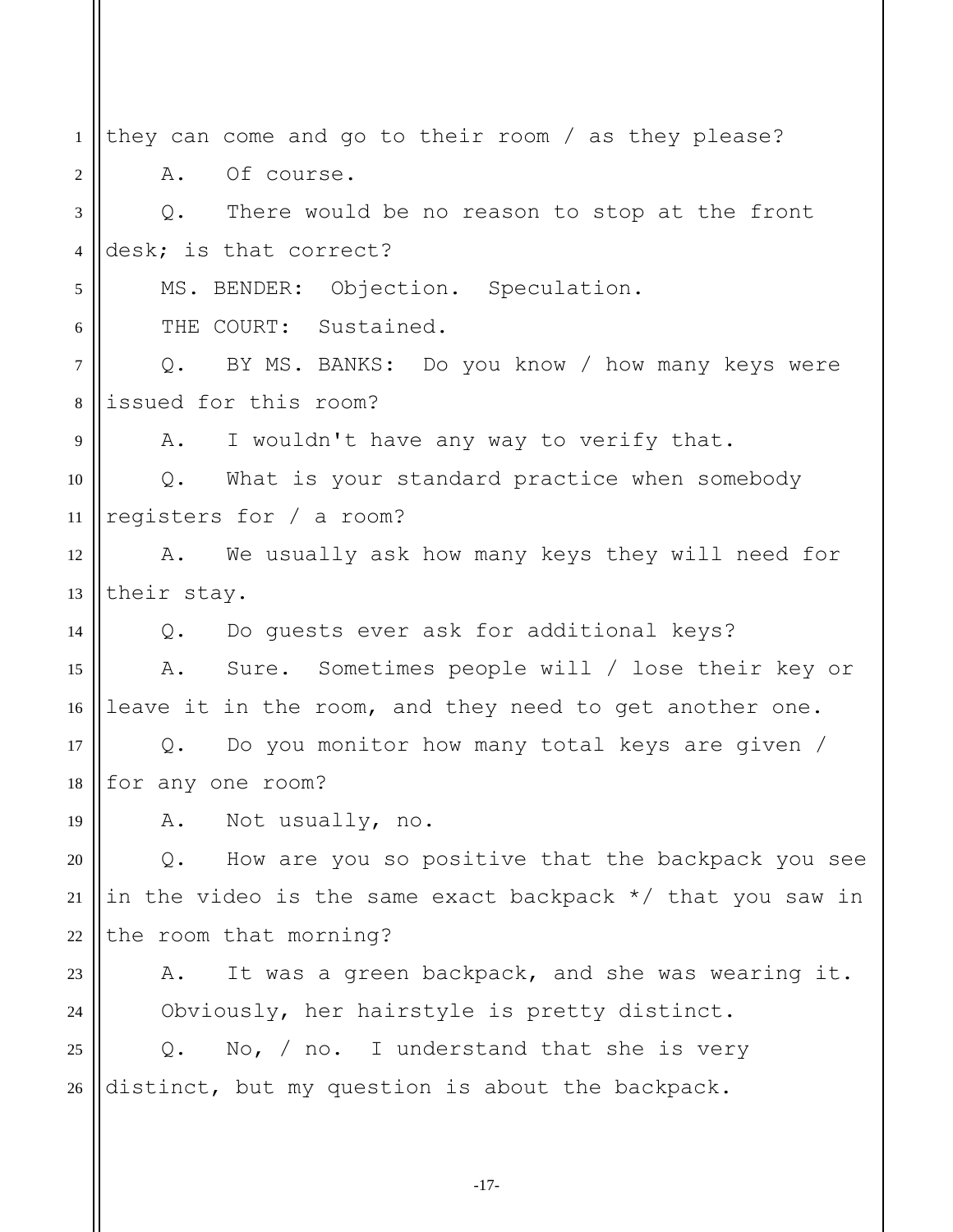1

4

5

6

9

12

16

17

18

 $24$ 

A. Okay.

2 3 Q. What about the backpack did you observe in the / video that made it so significant to you?

A. It is the only green backpack that I saw.

Q. In the room that day?

A. Yeah.

7 8 Q. But was / there anything distinctive about the backpack that she was wearing in the video?

MS. BENDER: Objection. Asked and answered.

10 11 THE COURT: Well, it has been, but I will let / him answer it so we can wrap this up.

THE WITNESS: What was the question?

13 14 15 Q. BY MS. BANKS: There is nothing special about the backpack you remember from the video / that allows you to say it definitely is the one from the room?

A. No. It just looked like a green backpack.

MS. BANKS: Thank you, your Honor. / Nothing further. THE COURT: Let me ask you a question.

19 THE WITNESS: Okay.

20 21 THE COURT: Did you ever turn that video over to the police department?

22 THE WITNESS: I don't believe we did.

23 THE COURT: Thank you.

THE WITNESS: All right.

25 THE COURT: Anything further?

26 MS. BENDER: No, your Honor.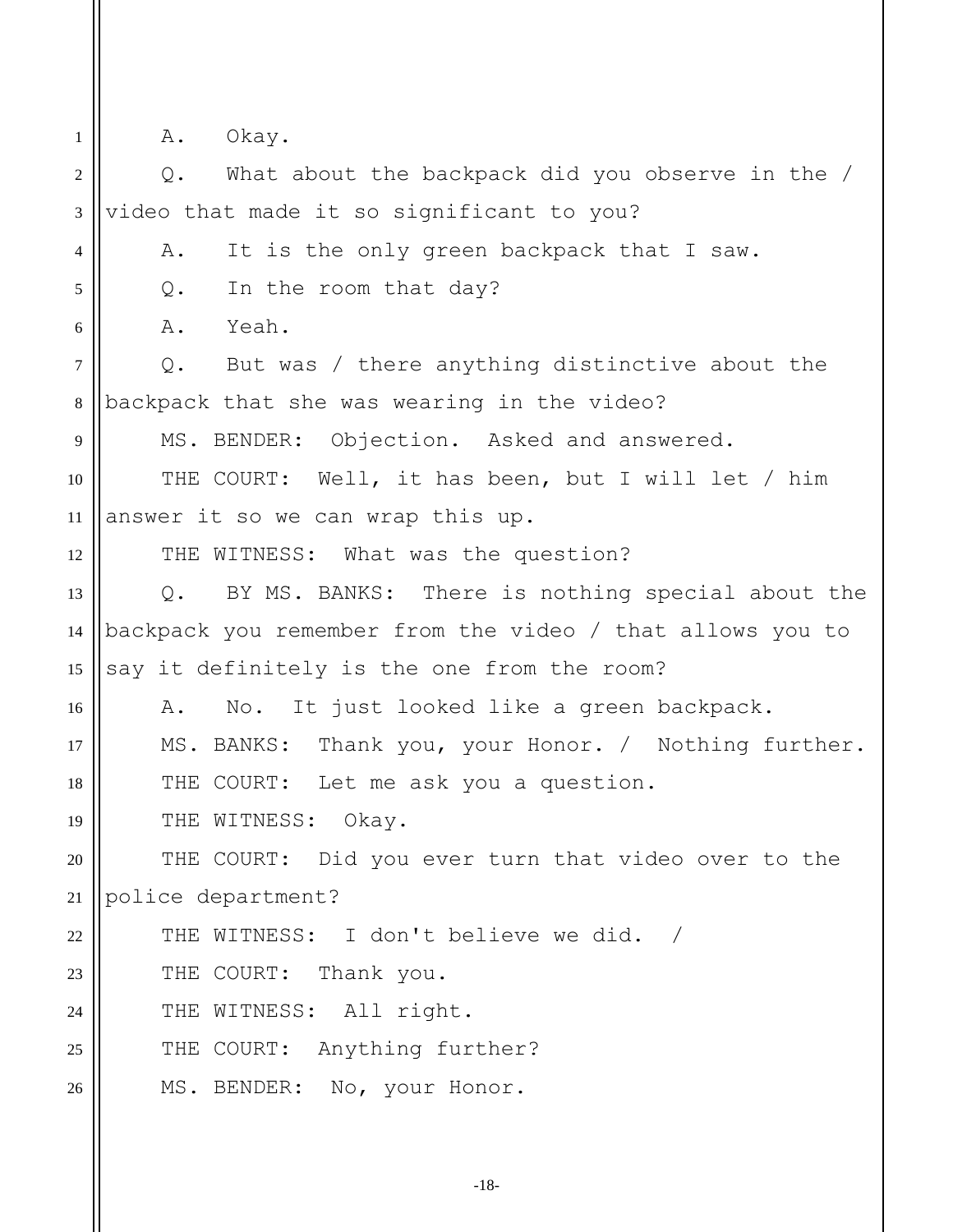1 2 3 4 5 6 7 8 9 10 11 12 13 14 15 16 17 18 19 20 21 22 23 24 25 26 THE COURT: Thank you, Mr. Grayson. Counsel, I want to go ahead and bring the jury back in \*/ since they have been waiting awhile. MS. BANKS: Will you be ruling on my previous objection now? THE COURT: I will rule in the morning. Let's finish up today. / We will address the motion in the morning after I research some of the cases you both recently cited. MS. BANKS: Thank you, your Honor. THE COURT: The jury / is now back with us. Ms. Bender, any further questions? MS. BENDER: One last area, your Honor. THE COURT: All right. DIRECT EXAMINATION (Resumed) Q. BY MS. BENDER: Mr. Grayson, you told me when you entered / the room, you were concerned about officer safety; is that correct? A. Correct. Q. And at that point you were alone with the defendant? A. No. There was / a security officer there also. Q. Okay. At that point did you stop and do a complete inventory search of the room before the police arrived? / A. No.

-19-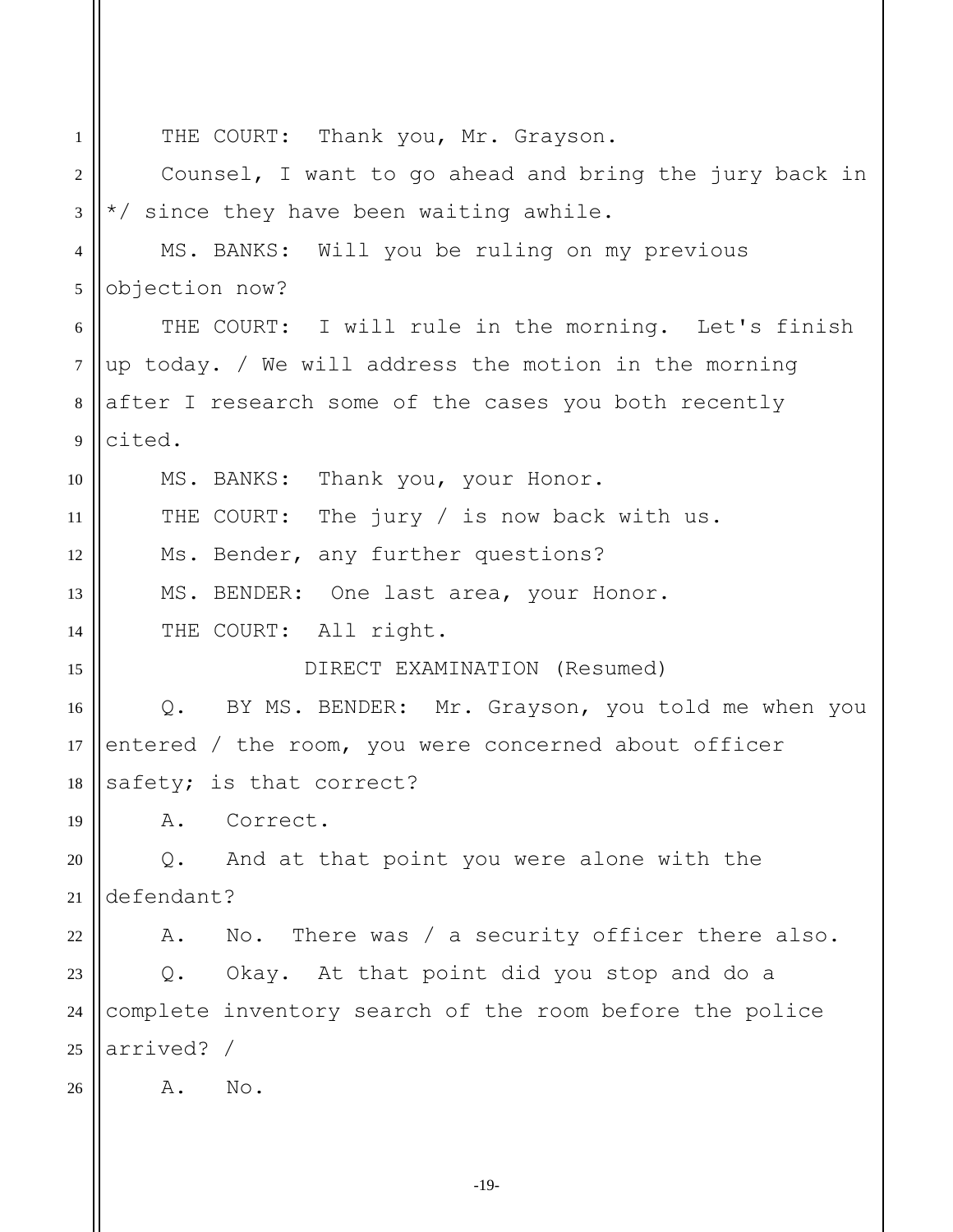2 3 4 5 6 7 8 9 10 11 12 13 14 15 16 17 18 19 20 21 22 23  $24$ 25 26 defendant to identify what property was hers; is that correct? A. Yes. Q. And she told you / about the purse inside the backpack, right? A. Yes. Q. But she told you about the purse inside the backpack after she pointed at the backpack and / said it was hers; isn't that correct? A. Yes. MS. BANKS: Your Honor, I object to the form of the question as leading. THE COURT: Objection is sustained as to \*/ the last question. Q. BY MS. BENDER: What was the very first thing that the defendant told you about the backpack? A. That it was hers. Q. She pointed at it? / A. Correct. Q. Did she tell you about some of her belongings that you could find inside her backpack to identify it was hers? A. Yes. She said / there was a purse inside, that her purse was inside. Q. And her claim of ownership of that backpack

Q. When you went into the room, you asked the

1

-20-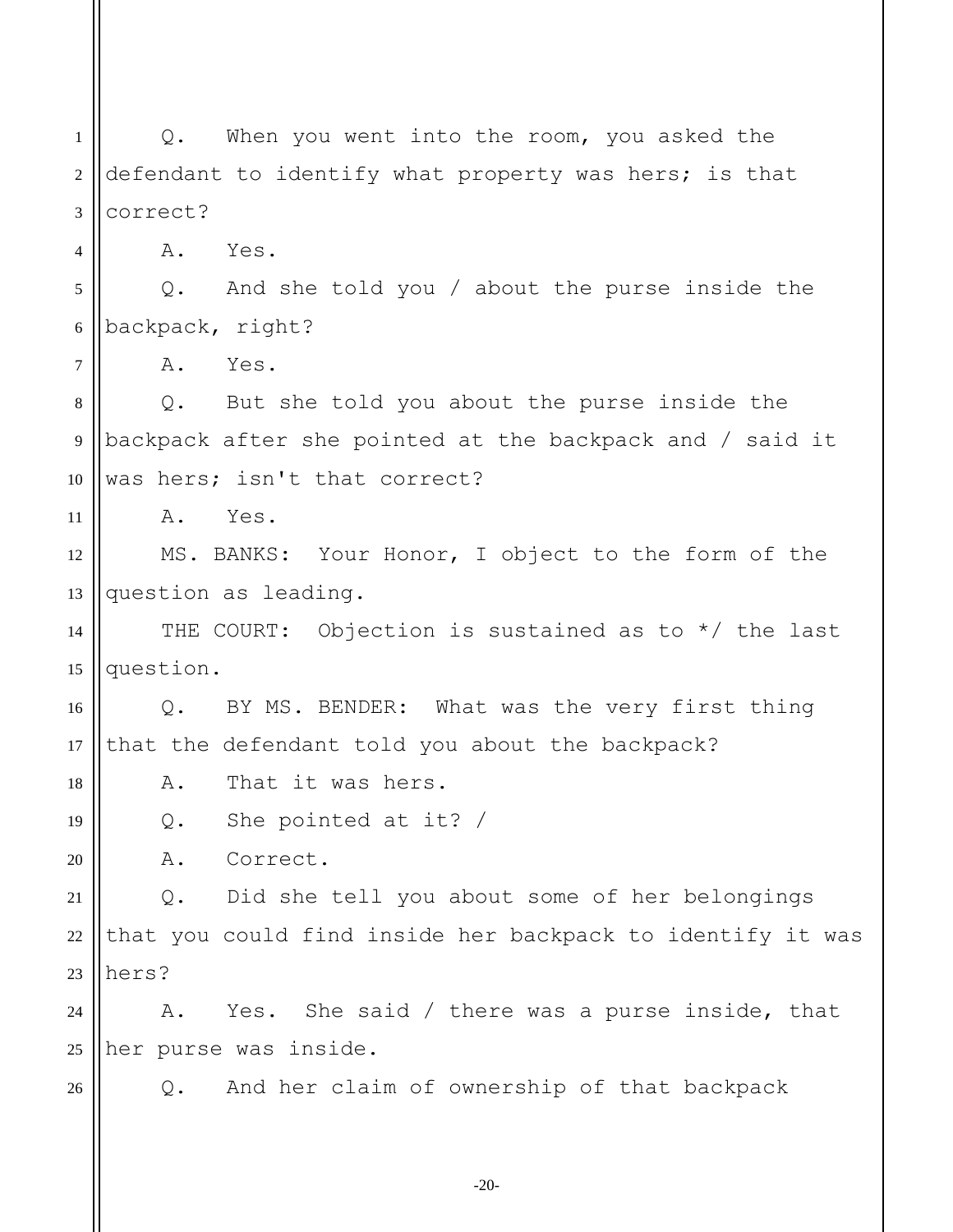1 2 3 4 5 6 7 8 9 10 11 12 13 14 15 16 17 18 19 20 21 22 23 24 25 26 didn't change until you confronted her with / what you discovered; isn't that correct? MS. BANKS: Objection. Leading. THE COURT: Sustained. Q. BY MS. BENDER: When did her claim of ownership change? A. When I discovered the bag of white substance, then / I turned around to her, and she said, "That's not mine." Q. Did she say anything else? A. No. Q. Now, once your security officers contacted the defendant / in the room and saw what they thought was contraband, was the defendant given time to pack up her things? A. No. Q. Was she simply escorted / down to the front desk where you met her? A. I wasn't there in the room, but she was escorted downstairs. Q. And what's your hotel policy / once contraband is found in a room? A. Everything stays in the room until the police arrive. MS. BENDER: Nothing further. THE COURT: You may examine.